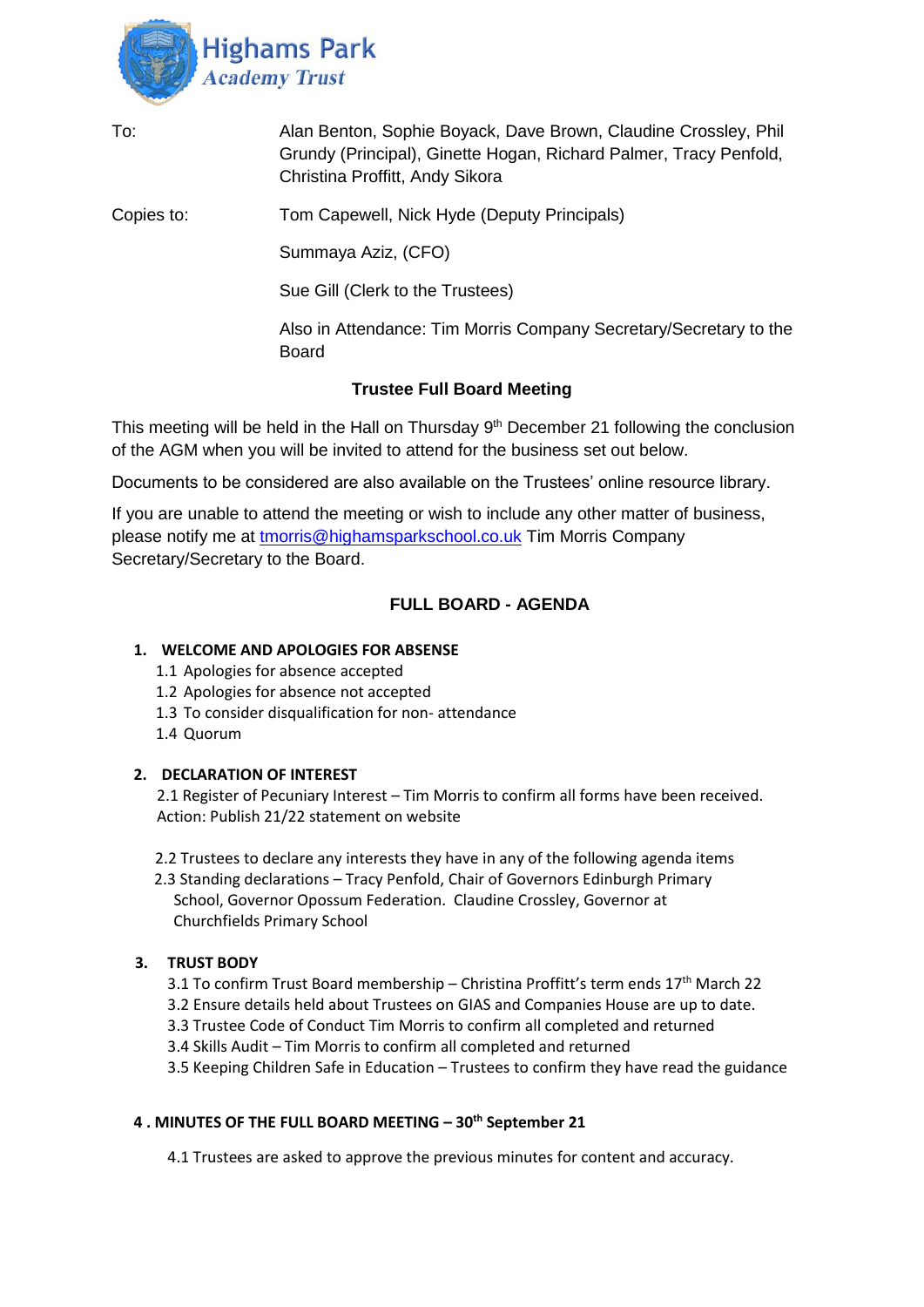

4.2 MATTERS ARISING

# **ACTIONS FROM FULL BOARD MEETING 30th SEPTEMBER 21**

5.3 Company Secretary to update Christina Proffitt's details on Companies House – item 4.2 this agenda

5.5 Trustees to complete Code of Conduct – item 4.3 this agenda

5.6 Trustees to complete skills audit – item 4.4 this agenda

5.7 Chair to organise safeguarding training for trustees – item 11

5.8 Chair to email training programme to trustees – programme sent round and reminder sent for courses in November

13.1.1 Feedback on safeguarding audit – Item 9.1

13.2 Safeguarding link report to be uploaded - completed

17 Letter from RSC to be placed on portal – completed

## **5. SCHEDULE OF DELEGATION 21/22**

5.1 Trustees are asked to approve the schedule of delegation 21/22 noting the minor changes.

## **6. STRATEGIC SCHOOL ITEMS**

6.1 Covid and School Update – Phil Grundy

6.2 School Evaluation Form – Phil Grundy Trustees are asked to note the current SEF.

6.3 School Holidays 22/23

Trustees are asked to approve the dates for next academic year

#### **7. RESOURCES SCHOOL ITEMS - OVERVIEW**

7.1 Feedback from Resources Committee Meetings held  $14<sup>th</sup>$  October and  $18<sup>th</sup>$  November Trustees are asked to note feedback

7.2 Feedback from Risk and Audit Committee Meetings held 14<sup>th</sup> October and 18<sup>th</sup> November Trustees are asked to note feedback

7.3 October Monthly Finance Report Trustees are asked to note October finance position

7.4 Internal Audit Visit Report one Trustees to note the report and any actions needed.

#### **8. TEACHING AND LEARNING SCHOOL ITEMS – OVERVIEW**

8.1 Pupil Premium Statements 21/22 Trustees are asked approve the statement for publication

Action: to publish on school website before 31<sup>st</sup> December 21

#### **9.SAFEGUARDING**

9.1 **S**afeguarding Audit Feedback – Tracy Penfold